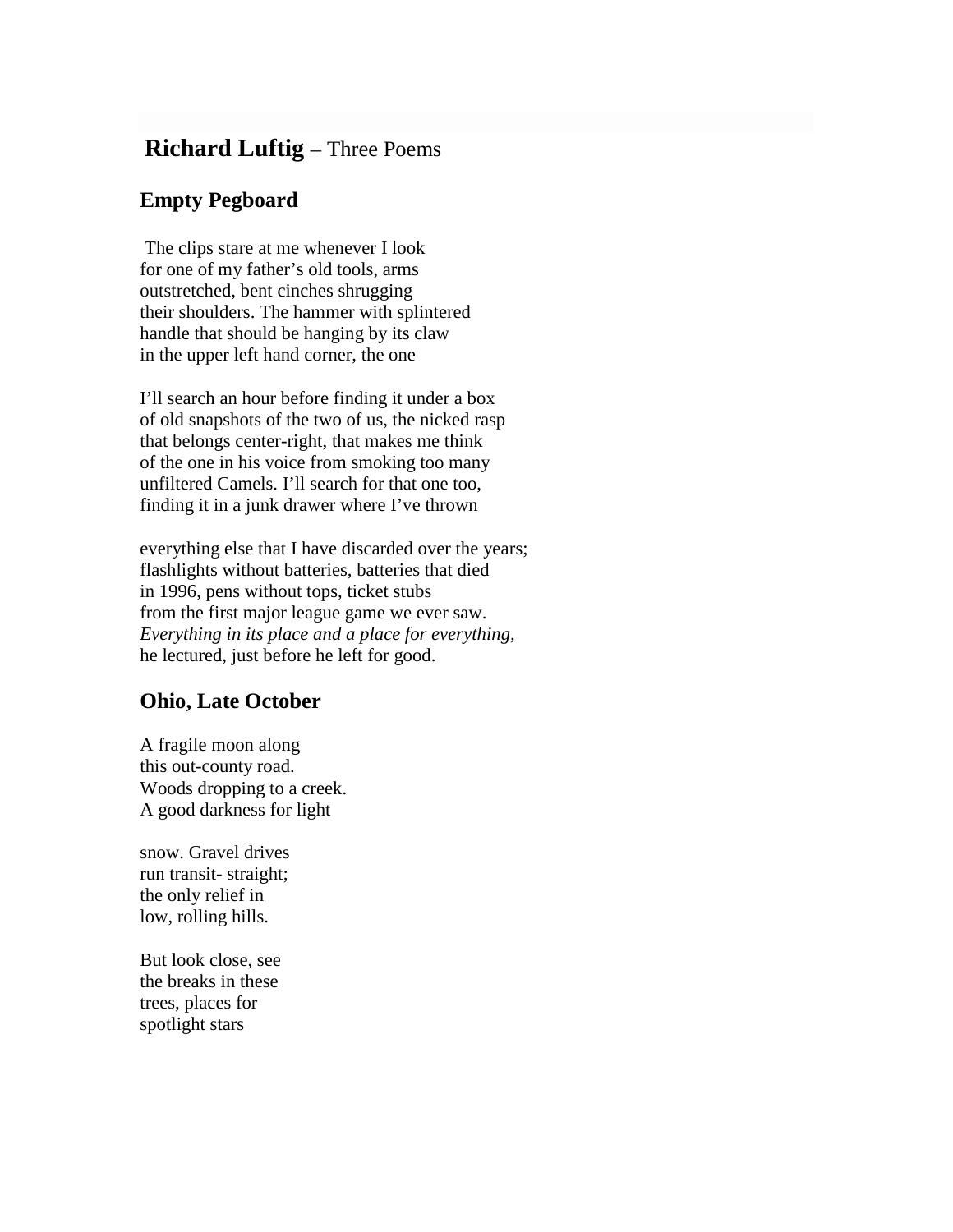to ply their trade. And up ahead, a weedy farm, plank-missing barn. And aspens full with black grackles making their demands while below monk sparrows scurry about for charity.

## **Magic**

Look up my sleeve if you must. Make sure there is nothing, hidden, no sleight to pull me out, or save the day.

Watch me cut this love into strips, then try to retract it from my top hat whole only to have them flutter in the wind then beg to try again.

Pick a card, any old card you please. Don't show it but study intensely, commit it

to memory. Now, don't place it back but hold it close keep it near just in case I ask at some later date if it ever contained a heart.